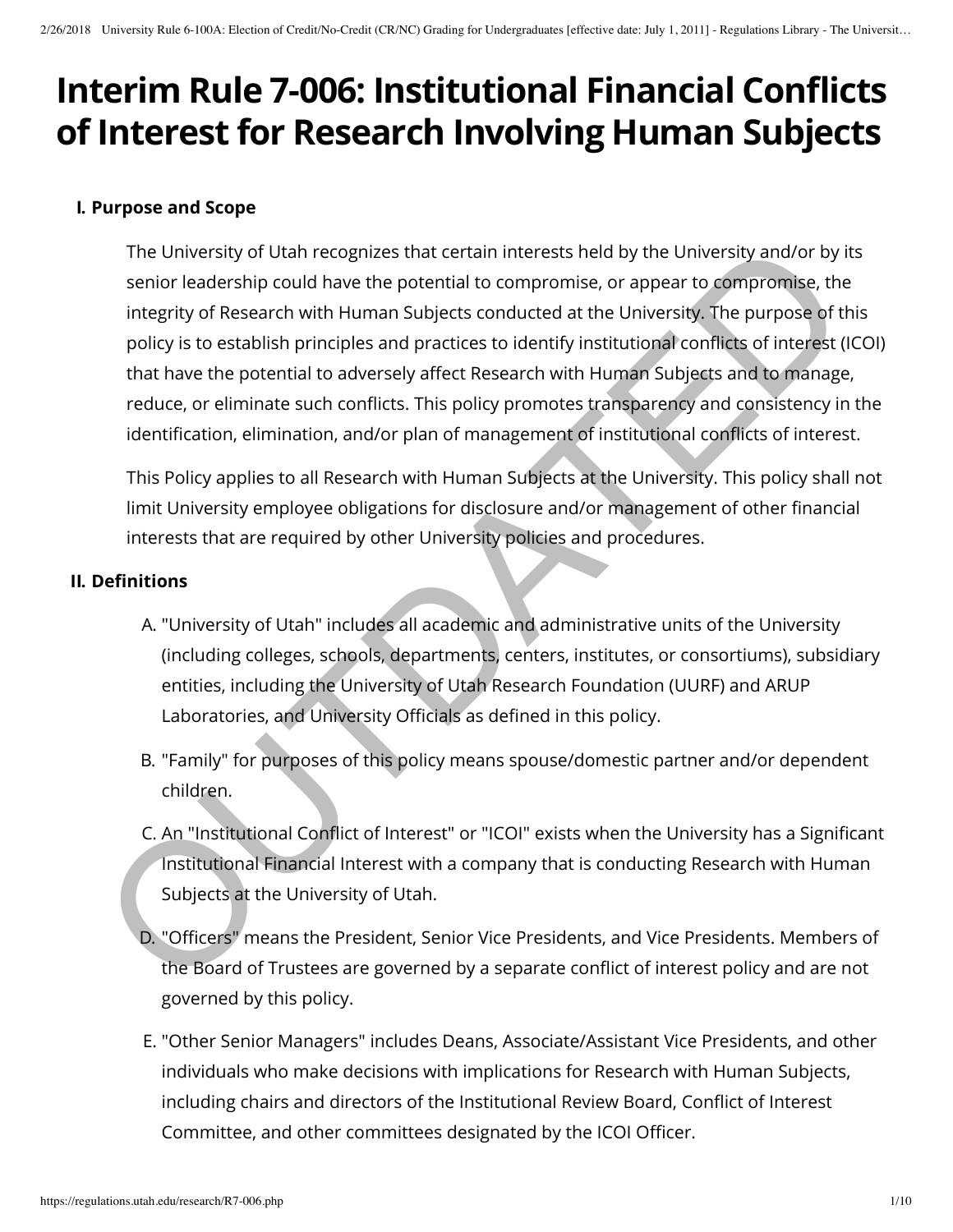- F. "Unit Heads" includes Department Heads, Division Chiefs, and Directors of 1 University-designated Centers, Institutes, and Bureaus, and other individuals in leadership positions designated by the President or Senior Vice Presidents.
- G. "University Officials" includes Officers, Unit Heads, and Other Senior Managers.
- H. "Significant Individual Financial Interest" means a "Significant Financial Interest" as that term is defined in the University Conflict of Interest Policy, Policy 1-006.
- I. "Significant Institutional Financial Interest" or "SIFI" includes the following:
	- a. An ownership interest in a company (e.g., stocks, stock options, or other ownership interests) of at least 5% of the company;
	- b. Options or licenses to a company of University technology, including the royalties received for such licensing arrangements; and
	- c. Significant Gifts from a company to the University.

However, Significant Institutional Financial Interest does NOT include institutional financial interests held in mutual funds and/or pension funds that are managed by an external agent. Lemis demokration Financial Interest" or "SIFI" includes the following:<br>
a. An ownership interest in a company (e.g., stocks, stock options, or other owners<br>
interests) of a tleast 5% of the company;<br>
b. Options or licensi

- J. "Significant Financial Transaction" means any University transaction that would result in a Significant Institutional Financial Interest.
- K. "Significant Gifts" means gifts to the University of securities, other property, or cash exceeding \$50,000.
- L. "Research with Human Subjects" includes all research under the oversight, or potentially under the oversight, of the Institutional Review Board (IRB).

#### **III. Policy**

## A. Institutional Conflict of Interest Officer (ICOI Officer)

The University President shall appoint an Institutional Conflict of Interest Officer (ICOI Officer) who reports directly to the President and to the Board of Trustees. The ICOI Officer has administrative oversight of this policy and shall report to the President and the Board of Trustees periodically and at least on an annual basis. The President may not terminate the employment of the ICOI Officer or reduce his or her compensation or reduce the financial support for the office of the ICOI without the approval of the Board of Trustees.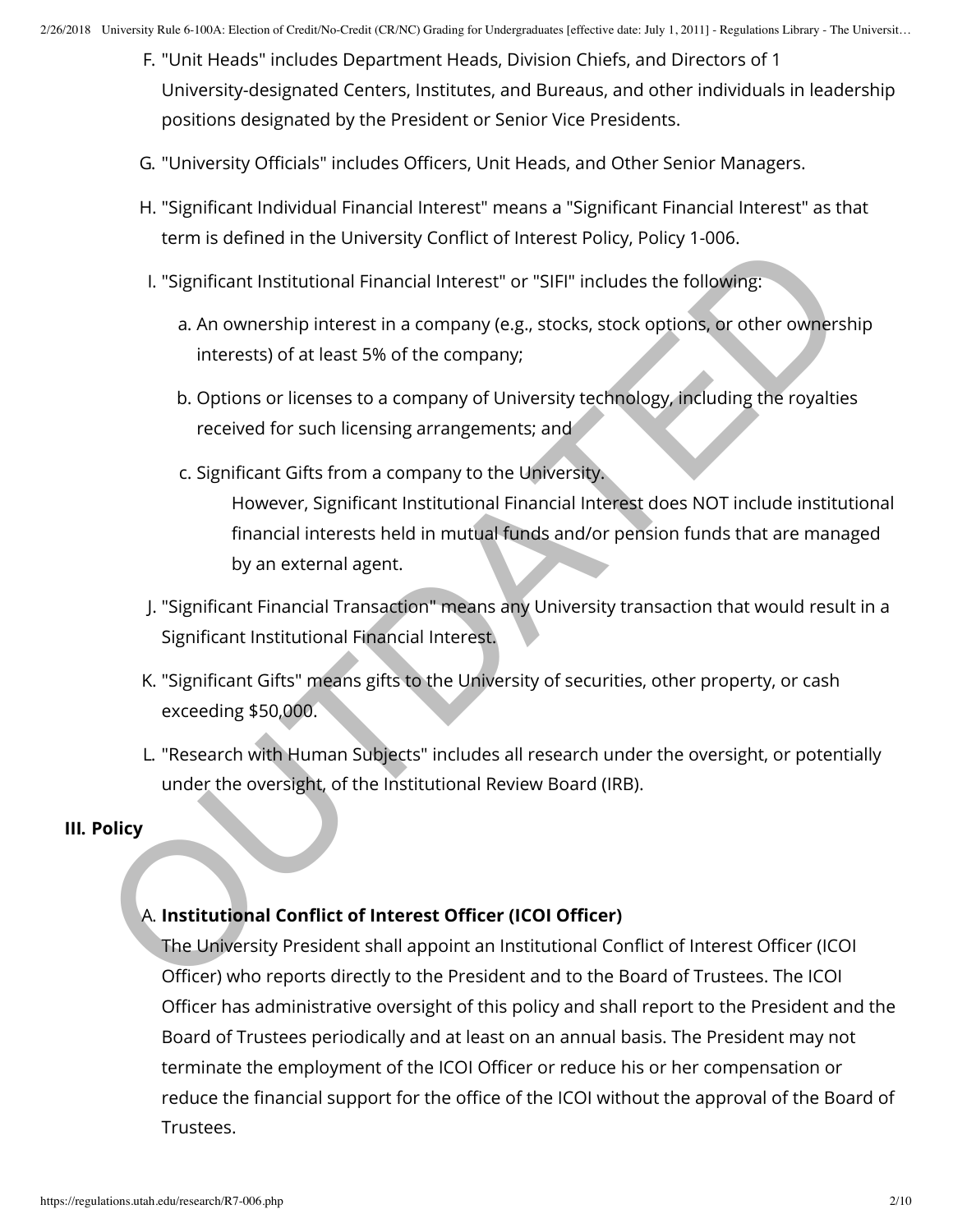# B. **Activities That Are Not Allowed and/or Require Prior Approval**

The University has determined that in order to protect the integrity of Research 2 with Human Subjects, certain arrangements present institutional conflicts of interest that generally cannot be managed. For this reason, the following activities are not allowed and/or require prior approval.

- a. Activities Not Allowed
- i. Below the Office of Vice President for Research, the University shall maintain separate lines of authority between the offices responsible for technology development and commercialization and the offices responsible for Research with Human Subjects. i. Below the Office of Vice President for Research, the University shall maintain<br>separate lines of authority between the offices responsible for technology<br>development and commercialization and the offices responsible for
	- ii. University Officials may not accept personal gifts from sponsors of Research with Human Subjects in violation of the Utah Public Officers' and Employees' Ethics Act.

# C. **Reporting, Evaluation, and Management of ICOIs Related to Signicant Institutional Financial Interests**

- a. Reporting of Significant Institutional Financial Interests (SIFIs)
	- i. On a quarterly basis (or more frequently if requested by the ICOI Officer), the following University offices shall report University's SIFIs to the ICOI Officer:
		- A. The Investment Management Office shall provide a copy of its Investment Report.
		- B. The Technology Venture Commercialization Office shall provide a list of companies that hold options or licensing rights to University of Utah intellectual property.
		- C. The TVC / UURF shall provide a list of companies in which the University of Utah holds an equity interest of 5% or greater.
		- D. Component Units of the University (e.g., ARUP Laboratories, the University Hospital Foundation, etc.) shall report to the ICOI Officer any significant institutional financial interests that the units hold in companies, excluding investments in mutual funds or pension funds.
		- E. The Office of Institutional Advancement shall provide a list of corporate donors whose contributions exceed \$100,000 dollars in any 4-year period of time.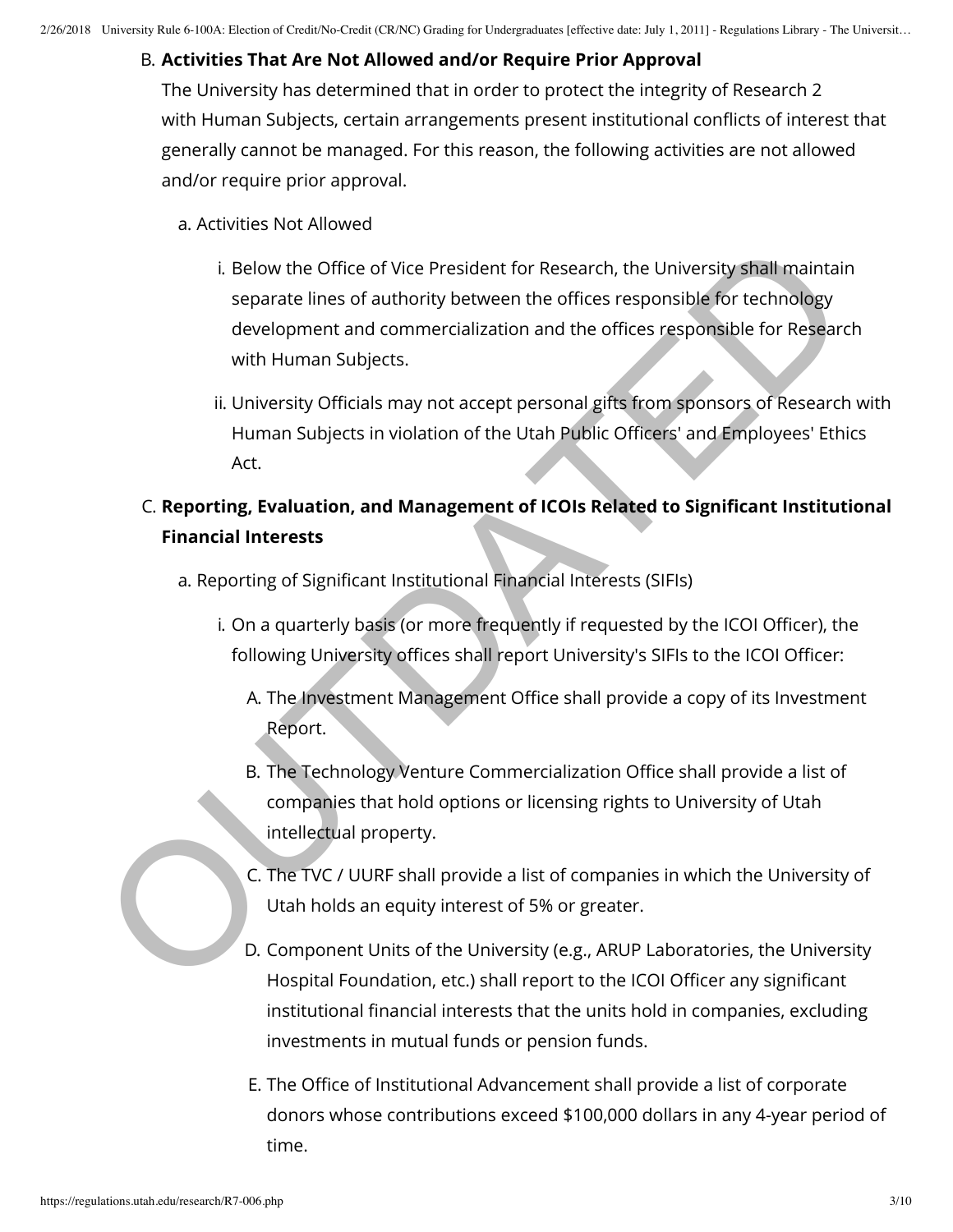ii. Prior to entering into any Significant Financial Transaction with a pharmaceutical company, medical device manufacturer, or any other company that is likely to engage in Research with Human Subjects, the University offices/units referenced above shall inform the ICOI Officer of the proposed transaction and request an ICOI determination before proceeding with the Significant Financial Transaction.

# b. **Reporting of Research with Human Subjects**

- i. On at least a quarterly basis (or more frequently if requested by the ICOI Officer), the Office of Sponsored Projects shall provide the ICOI Officer with a list of companies that are sponsoring Research with Human Subjects at the University.
- ii. Prior to entering into any new sponsored Research with Human Subjects, the Institutional Review Board (IRB) shall inform the ICOI Officer of the name of the sponsoring company(ies) and the nature of the human subjects research and request an ICOI determination before proceeding with Research with Human Subjects project. The IRB shall report any company that provides funding, materials, drugs, devices, and/or biologics used in the research. i. On at least a quarterly basis (or more frequently if requested by the LCOI Of<br>the Office of Sponsored Projects shall provide the LCOI Officer with a lisk of<br>companies that are sponsoring Research with Human Subjects at
	- c. Identification, Evaluation, and Management of Potential ICOIs for Proposed Research with Human Subjects
		- i. **Identification of Potential ICOIs:** Upon notification of proposed new Human Subjects Research, the ICOI Officer shall determine whether the proposed research, if allowed, would create an ICOI with an existing University SIFI. If the proposed research would not create an ICOI, the ICOI Officer shall inform the IRB that there is no conflict.
		- ii. Evaluation and Management of Potential Institutional Conflicts of Interest: If the ICOI Officer determines that the proposed research would create an ICOI with an existing SIFI, the ICOI Officer shall conduct the following evaluation:
			- A. The ICOI Officer shall consult with the IRB to determine whether the proposed Research with Human Subjects presents a greater than minimal risk to the research participants.
			- B. If the Research with Human Subjects presents a greater than minimal risk, the ICOI Officer shall determine if an effective management plan can mitigate the effects of the ICOI. If the ICOI Officer determines that an effective management plan cannot be implemented, the University must choose either to retain its existing SIFI, or to eliminate the SIFI and pursue the Research with Human Subjects, but not both.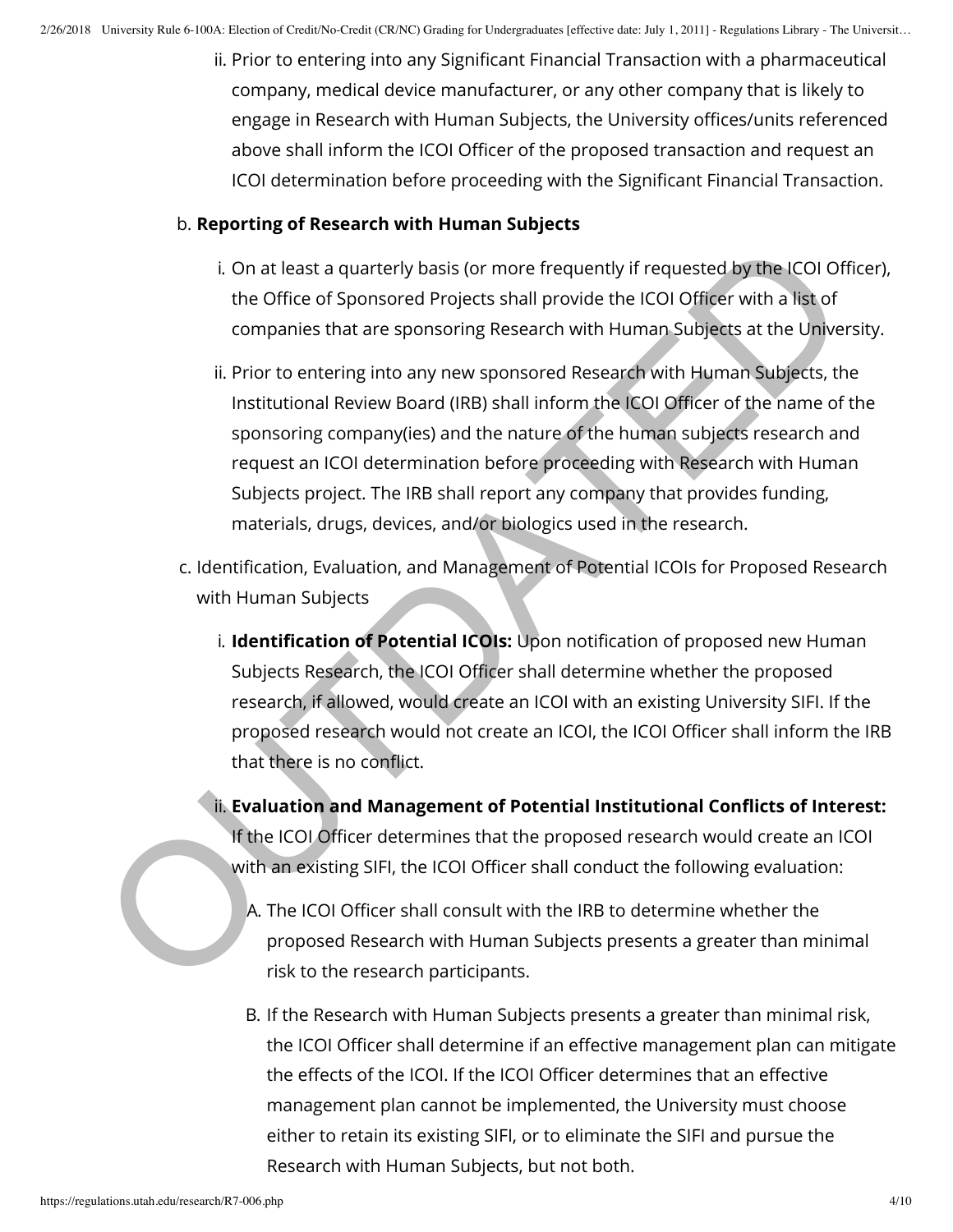C. If the Research with Human Subjects presents only a minimal risk to research participants, the ICOI Officer may permit the research to proceed so long as the ICOI Officer is able to implement an effective management plan to mitigate the effects of the ICOI. If an effective management plan cannot be implemented, the University must choose either to retain its existing SIFI, or to eliminate the SIFI

and pursue the Research with Human Subjects, but not both.

- D. The ICOI Officer will convey this determination to the effected University units, which shall abide by that determination or appeal the decision as provided below.
- d. **Identication, Evaluation, and Management of Potential ICOIs for a Proposed Signicant Financial Transactions**
- i. **Identification of Potential ICOIs:** Upon notification of a new Significant Financial Transaction, the ICOI Officer shall determine whether the proposed transaction, if allowed, would create an ICOI with existing Research with Human Subjects. If the proposed transaction would not create an ICOI, the ICOI Officer shall permit the transaction to proceed. and pursue the Research with Human Subjects, but not both.<br>
D. The ICOI Officer will convey this determination to the effected University<br>
units, which shall abide by that determination or appeal the decision as<br>
provided
	- ii. Evaluation and Management of Potential Institutional Conflicts of Interest: If the ICOI Officer determines that the proposed transaction would create an ICOI with existing Research with Human Subjects, the ICOI Officer shall conduct the following evaluation:
		- A. The ICOI Officer shall consult with the IRB to determine whether the Research with Human Subjects at issue presents a greater than minimal risk to the research participants.
		- B. If the Research with Human Subjects presents a greater than minimal risk, the ICOI Officer shall determine if an effective management plan can mitigate the effects of the ICOI. If the ICOI Officer determines that an effective management plan cannot be implemented, the ICOI Officer shall not permit the Significant Financial Transaction to proceed unless the University terminates its Research with Human Subjects.
		- C. If the Research with Human Subjects presents only a minimal risk to research participants, the ICOI Officer may permit the Significant Financial Transaction to proceed so long as the ICOI Officer is able to implement an effective management plan to mitigate the effects of the ICOI. If an effective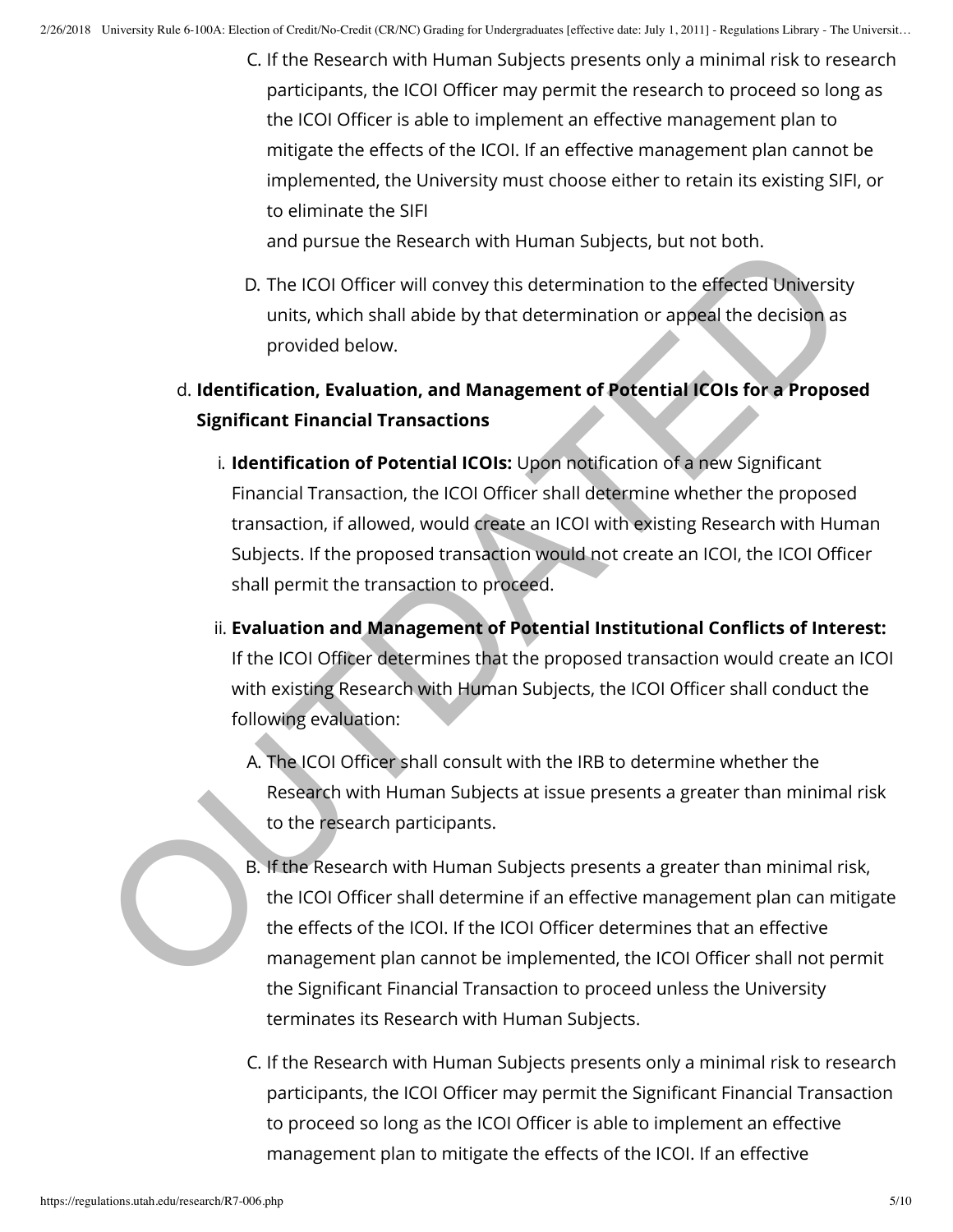management plan cannot be implemented, the University must choose to pursue the Significant Financial Transaction or the Research with Human Subjects, but not both.

- D. The ICOI Officer will convey his or her determination to the effected University units, which shall abide by that determination or appeal the decision as provided below.
- D. **Reporting, Evaluation, and Management of ICOIs Related to Significant Individual Financial or Other Interests of University Officials** Employees at the University who have senior leadership responsibility may, by virtue of their University positions, have some ability to affect the design, conduct, or reporting of Research with Human Subjects conducted at the University. For this reason, employees in senior leadership positions are required to report their Significant Individual Financial Interests, and the University must ensure that these interests do not improperly influence Research with Human Subjects. D. **Reporting, Evaluation, and Management of ICOIs Related to Significant Individual<br>
Financial or Other Interests of University Officials Employees at the University whave senior leadership responsibility may, by virtue o** 
	- a. Reporting of Significant Individual Financial
		- i. On an annual basis, every University Officer, every Unit Head and Other Senior Manager within the University of Utah Health Sciences Center, and every Unit Head and Other Senior Manager having any responsibility for Research with Human Subjects at the University, shall submit a report to the University (in the current individual COI reporting system) of their, and their family's, Signicant Individual Financial Interests.
		- ii. Individuals identified in the foregoing paragraph shall update their conflict of interest report within 30 days of when they acquire, or a family member acquires, a new Significant Individual Financial Interest.
	- b. Management of University Official Conflicts
		- i. **Identification of Conflicts:** The ICOI Officer shall compare the interests disclosed by University Officials pursuant to this policy to the University's active Research with Human Subjects projects and identify any instances where a University Official or his or her family holds a Significant Individual Financial Interest relating to a sponsor of Research with Human Subjects.
		- ii. Reporting to Individual Conflict of Interest Committee: The ICOI Officer shall report to the Individual Conflict of Interest Committee any circumstance where a University Official or his or her family holds a Significant Individual Financial Interest relating to a sponsor of Research with Human Subjects.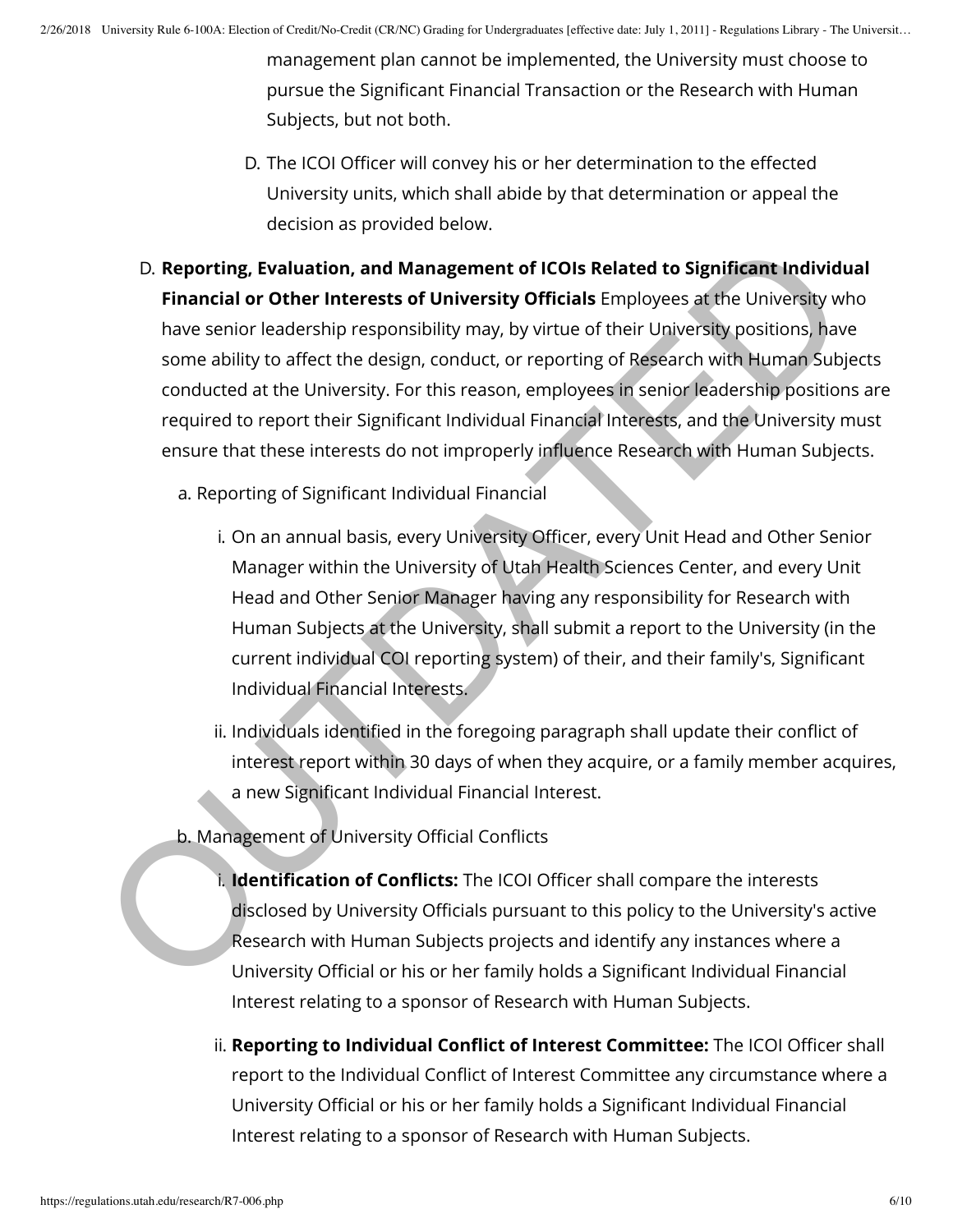- iii. Management of Potential Conflicts: The University's Individual Conflict of Interest Committee shall determine whether an interest reported from the ICOI Officer has been previously considered by the Individual Conflict of Interest Committee. If the interest has not been previously considered, the Individual Conflict of Interest Committee shall proceed as follows:
	- A. The Individual Conflict of Interest Committee shall first determine whether the roles and responsibilities of the University Official give that official any ability to influence the design, conduct, or reporting of the Research with Human Subjects. If the Committee answers this question in the negative, the Committee shall find no conflict.
	- B. If the Committee determines that the University Official's roles and responsibilities for the University make it possible for the individual to influence the design, conduct, or reporting of the Research with Human Subjects, the Individual Conflict of Interest Committee will find the individual to be an "investigator" within the meaning of Policy 1-006 and shall review and process the reported interest pursuant to its regular processes as set forth in Policy 1-006.
- iv. **Analysis of New Research with Human Subjects Projects:** Upon receiving reports of new proposed Research with Human Subjects projects, the ICOI Officer shall determine whether any University Officials have reported Significant Individual Financial Interests relating to the research sponsor and shall report those interests to the Individual Conflict of Interest Committee for consideration and management as described above. The new Research with Human Subjects project shall not proceed until the Individual Conflict of Interest Committee completes its evaluation process pursuant to Policy 1-006. the roles and responsibilities of the University Official give that official a<br>ability to influence the design, conduct, or reporting of the Research wit<br>Human Subjects. If the Committee answers this question in the negati
	- E. **Appeals of ICOI Officer Determinations:** Any University Official, office, or unit of the University affected by a decision of the ICOI Officer may appeal the decision to an appeals panel comprised of the two Senior Vice Presidents of the University and the Vice President of Research. In the event that the ICOI involves a Senior Vice President or the Vice President for Research, the President of the University or his or designee shall serve as the third member of the Panel in place of the conflicted vice president. The President and the Executive Committee of the Board of Trustees will be notified of all appeals at the time of the appeal. The decision of the Panel is final.

# F. **Consultation on ICOI Concerns**

University Officials or any other faculty, staff, or students may consult the ICOI Officer on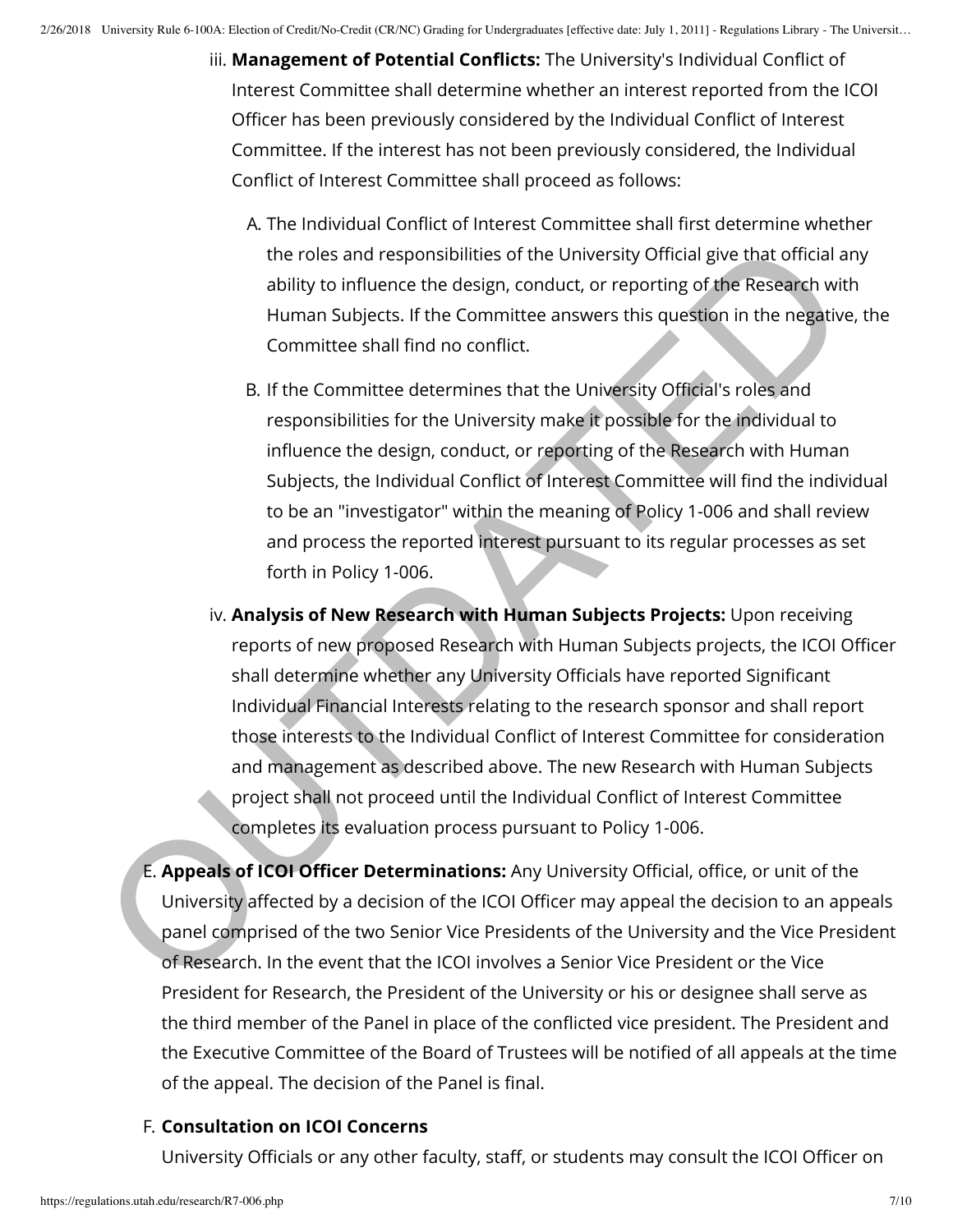matters relevant to potential institutional conflicts of interest in the conduct of Research with Human Subjects. The ICOI Officer may initiate investigations and make determinations regarding potential ICOIs based on consults or queries from anyone in the University community or the general Utah community.

# G. **Violations and Sanctions**

a. Investigation of Violations - Any allegation of a violation of this policy, including violations of a

prescribed management plan, shall be presented to the ICOI Officer. The ICOI Officer shall promptly investigate the allegations. At the conclusion of the investigation, the ICOI Officer shall report his/her findings and recommendations to the University President who shall make the final determination on the recommendations.

- b. Disciplinary and Other Administrative Actions
- i. For violations of this Policy, the ICOI Officer may recommend to the cognizant vice president(s) that disciplinary action be taken against the individual, including but not limited to a reprimand, fine, probation, suspension, or dismissal. The ICOI Officer may proceed with a complaint against the individual before the appropriate University hearing body. ative violations of a<br>
interval of the local of the ICOI Officer. The ICOI Officer and promptly investigate the allegations, At the conduction of the investigation,<br>
ICO Officer shall promptly investigate the allegations.
	- ii. Other Administrative Actions For violations of this policy, the ICOI Officer may recommend to the cognizant vice president(s) that one or more of the following administrative actions be taken:
		- A. Freeze research funds or otherwise suspend a project related to the policy violation;
		- B. Withhold payment owed under a contract relating to the conflict;
		- C. Legal action to rescind University contracts entered into in violation of this Institutional Conflict of Interest Policy or of state law;
		- D. Criminal penalties pursuant to the Utah Public Officers' and Employees' Ethics Act, Utah Code Ann. § 67-16-1, et seq.

# c. Reporting to External Agencies and Sponsors Conflict of interest violations will be reported to external agencies and sponsors to the extent necessary and appropriate as determined by the ICOI Officer.

d. Interim Administrative Action

In situations involving (1) the health or safety of any person or (2) the potential loss of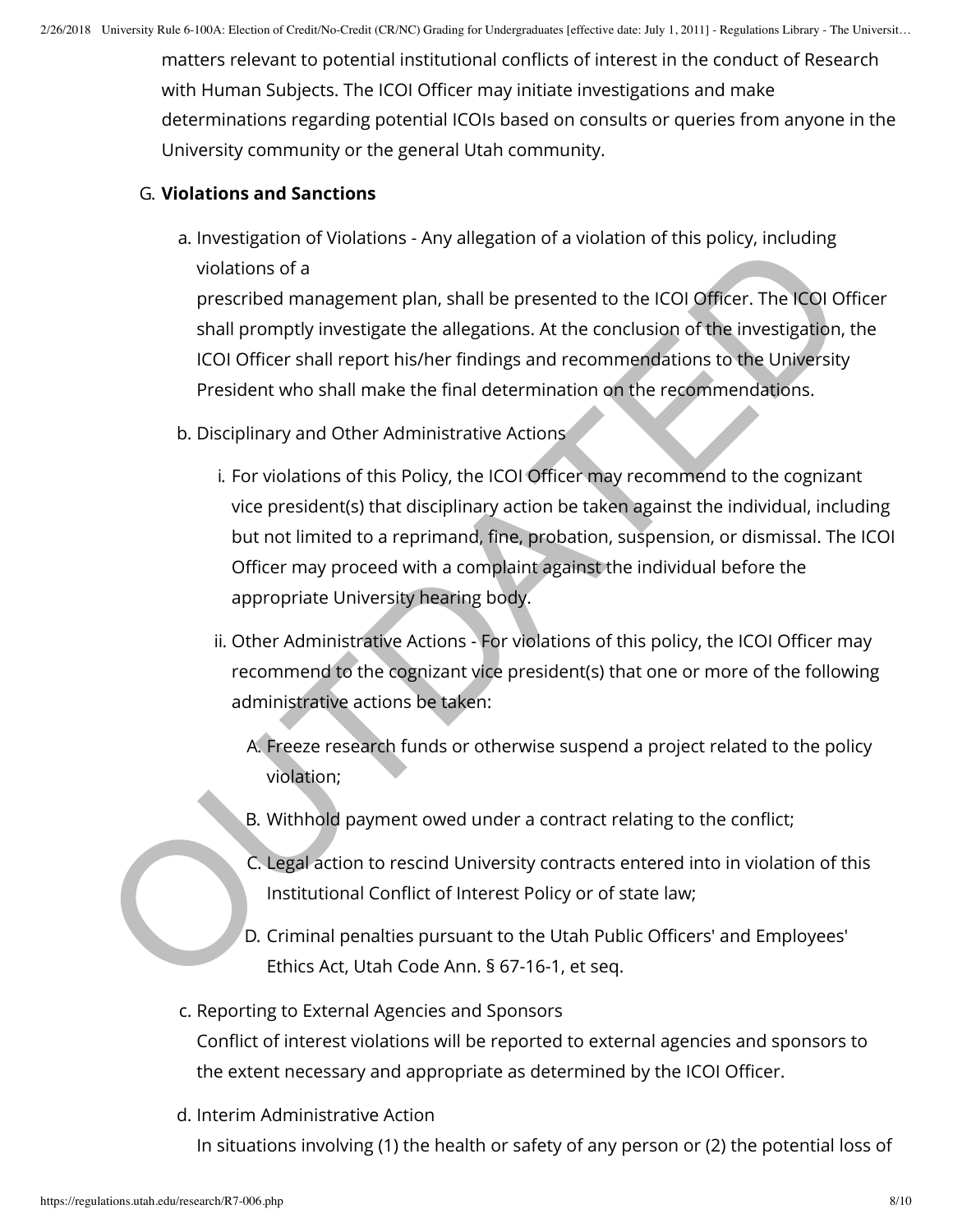significant University resources, the ICOI Officer may recommend, and/or a Senior Vice President may implement, any administrative action necessary to protect these persons and resources pending the outcome of the foregoing Procedures. Otherwise, no disciplinary or administrative action shall occur until the conclusion of the violation evaluation process set forth in this policy.

H. **Records:** Case records of the ICOI Officer will be maintained in a secure manner for a minimum of seven (7) years after final case determinations are made or  $8$ retained as otherwise required by State or Federal law. minimum of seven (7) years after final case determinations are made or 8<br>retained as otherwise required by State or Federal law.<br> **A. Rules**<br> **B. Procedures.**<br> **D. Forms**<br> **E.** [O](https://regulations.utah.edu/human-resources/5-111.php)ther related resource material<br> **Referal, St** 

# **IV. Rules, Procedures, Guidelines, Forms and other related resources:**

- A. Rules
- B. Procedures
- C. Guidelines
- D. Forms
- E. Other related resource material

# **V. References:**

- A. Federal, State, and Local Laws:
	- 1. Utah Public Officers' and Employees' Ethics Act, Utah Code Ann. § 67-16-1 et seq. 15 Utah Criminal Code, Utah Code Ann. § 76-8-105(1)
- B. Relevant University Regulations
	- 1. Policy 1-006 (/general/1-006.php), Individual Financial Conflict of Interest Policy
	- 2. Policy 5-111 (/human-resources/5-111.php), Corrective Action and Termination Policy for Staff Employees
	- 3. Policy 6-316 (/academics/6-316.php), Code of Faculty Rights and Responsibilities

## **VI. Contacts**

The designated contact officials for this Policy are:

- A. Policy Owner (primary contact person for questions and advice): Research Integrity Officer
- B. Policy Officer: Vice President for Research
- C. These officials are designated by the University President or delegee, with assistance of the Institutional Policy Committee, to have the following roles and authority, as provided